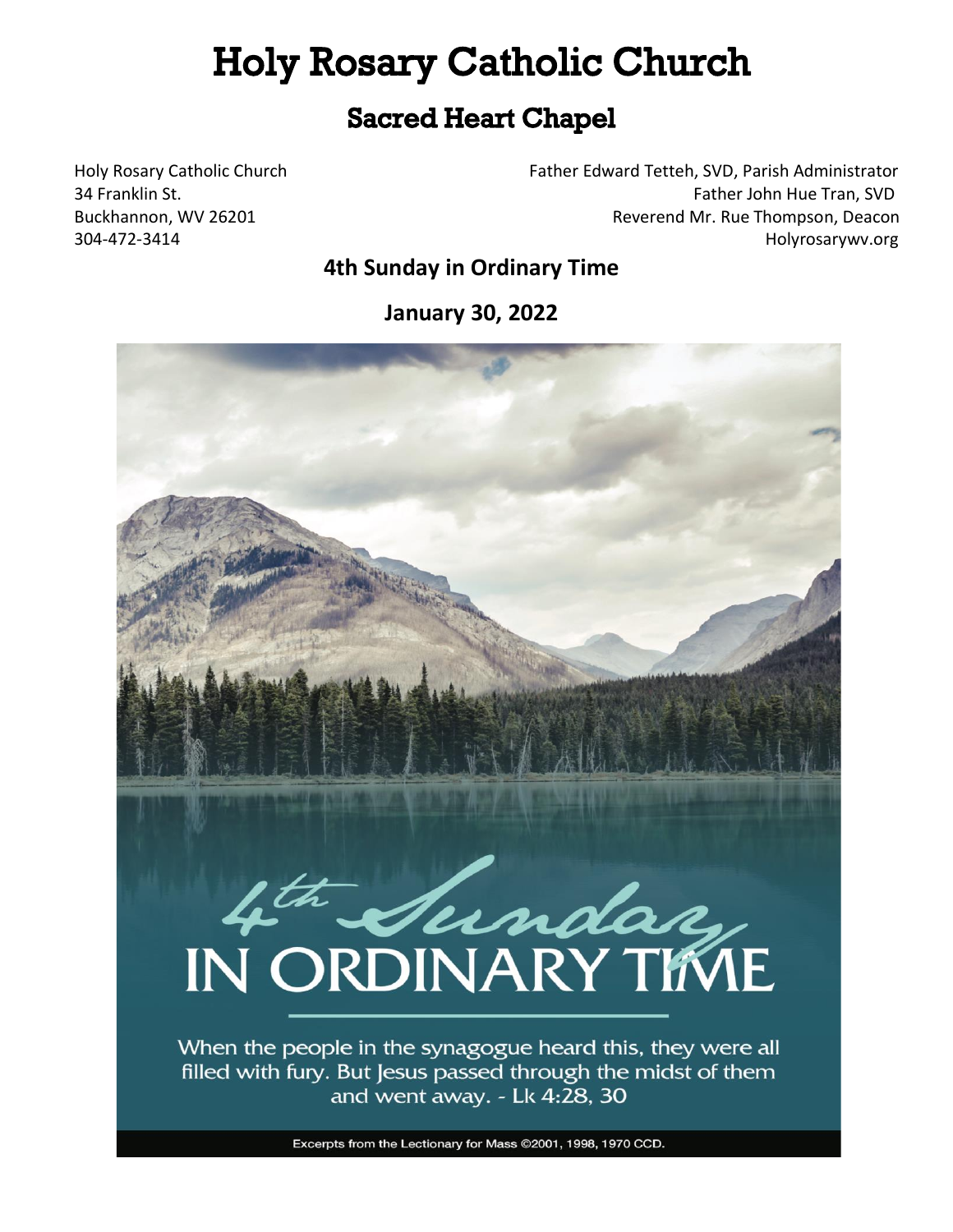### Our Diaper Bank is Back!

Since the Pandemic, our services at The Parish House have been limited. Recently, we have been asked to "REvive" our Diaper Bank Ministry. I have contacted a few parishioners and there is interest in starting up, but we will need your support. There are 3 ways to help. 1} Bring your donations of diapers and wipes to the Hall so we can begin with a good supply. 2} Place a donation in the "Needy" basket marked for Diaper Bank. 3} Donate an hour or more of your time, 9am-1pm; just call me at 472-2431 to arrange that. Please consider how you can be a part of this worthy ministry. This can make a difference in our community and may impact a temptation to seek abortion due to economic issues. Sincerely, Sarah Ziems

#### **Superbowl Subs are Back**

The Elkins Council 603 Knights of Columbus are back with subs for the Superbowl 2022! These subs are built-back-better with an 8-inch roll stuffed with Italian sausage, peppers and sauce for only \$5.00. All money is due by February 6 and you may contact Mike Ashley to place your order. (472-0305) You may pick up your subs in Marist Hall on February 13 from 12-1 p.m.

**Thank You to the Knitting Ministry** Many thanks to P.T. Garton, founder of our Knitting Ministry, for donating six beautiful afghans for our homebound friends. These handmade beauties, distributed by Father Ed, will provide warmth and comfort to our special friends. Thanks, P.T.

#### **Knights Of Columbus Council 603 Father Mark T. Gallipeau Scholarship**

The Elkins Council 603 of the Knights of Columbus is pleased to announce the 2022 Father Mark T. Gallipeau High School scholarship. The scholarship was established through the vision of the Elkins Council of the Knights of Columbus. The Elkins Council 603 is offering one (1) scholarship to an active catholic High School senior. Applications are open to all active members of the Holy Rosary, Saint Patrick's of Coalton, or Saint Brendan's parish. One (1) \$2000.00 scholarship will be awarded (divided into 4 \$500.00 payments over four years as long as the student is enrolled in a full time program). The Father Mark T. Gallipeau Memorial Scholarship is intended to recognize a catholic student High School senior who has demonstrated commitment to their school, church, community and exhibited academic achievement. The available scholarship is as follows:

•\$2000.00 for the **Father Mark T. Gallipeau Memorial Scholarship** is open to all active members of the Holy Rosary, Saint Patrick's of Coalton, or Saint Brendan's parish that are seniors in High School, with preference given to the children and grandchildren of members of Council 603 **Exclusively for incoming freshmen who** 

**will be enrolled full-time in an accredited four year, two year, or technical program in the United States. Applications can be downloaded at: http://stbrendanwv.weebly.com/ DEADLINE: April 22, 2022**

#### **Our Sympathies**

We pray for the soul of Russ Maloney, who died last Friday. Russ and Lisa were new Holy Rosary Parishioners and lived in the Pickens area. We pray for consolation for Lisa and her loved ones.

 We also extend our prayers and sympathies to our parishioner Brian Ice, whose dear mother died at the end of 2021. May her soul, and all the souls of the faithful departed, rest in peace.

#### **Easter Baskets for our Community**

Dear Community Members,

 I am excited to share that we will be able to provide Easter food baskets again this year - due to a local donor providing funds for meat. We started Easter boxes last year and will provide them each year if funding permits. Please share with your church family, and other groups you are part of, the following needs list:

- instant mashed potatoes or boxed scalloped

- canned veggies (any kind is fine)
- boxed brownie mix

We would also like to include: plastic Easter eggs and small size candy/chocolate, such as Hershey kisses. Those items are needed by March 10th. For anyone wishing to make a monetary donation, we will use those funds to cover the cost of one dozen eggs per family.

 We anticipate a large number of Upshur families requesting an Easter box again - last year we served 436 families for Easter, and this past Christmas saw a 15% increase in requests - so we will be prepared for 500+. At this time, I anticipate distribution will begin Saturday, April 9 and conclude on Thursday, April 14. Please let me know of any questions. Thank you so much for all you do to support our mission and ministry!

Kristi, Executive Director

Upshur Cooperative Parish House & Crosslines

#### **Flocknote Every Day!**

We send a Flocknote email every day to show we're thinking of you and praying for you! If you are not receiving the emails, check your spam folder. The messages are sometimes marked as spam by your email provider (even Fr. Ed's Flocknote went to spam last week!!). If it went to spam, please add ["mail@flocknote.com"](mailto:mail@flocknote.com) to your contact list. If you aren't signed up for Flocknote, send your email address and phone number to Mary at **Mash111@aol.com**.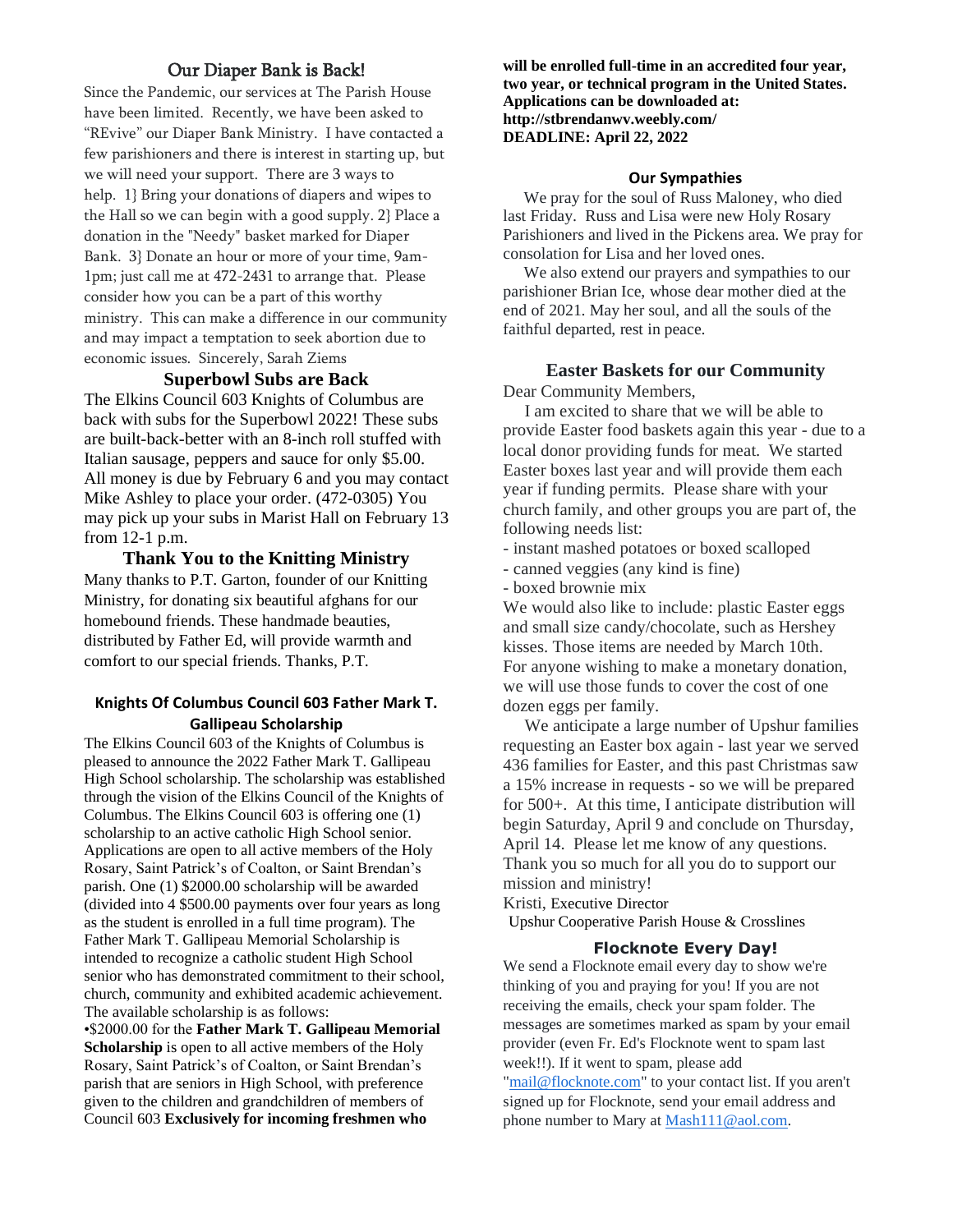#### **Catholic Calendars Available**

Our Catholic calendars for 2022 are available at the doors of the church! We are very grateful to Nick and April Cutright of Heavener and Cutright Funeral Home in Buckhannon for sponsoring our calendars for the year.

#### **Bulletin Ads**

YOUR business can get weekly ads in the Holy Rosary Sunday bulletin for \$5/week! More than 100 people see the ads in church on the weekends, and over 140 families see them online through weekly emails. So far this year, we have raised around \$4,000 for our church with bulletin ads. OR if you know of a business that could benefit from advertising with us, please let us know: 304-472- 3414.



The St. John Paul II Foundation and the Diocese of Wheeling-Charleston invite all married and engaged couples to the first

#### *Together in Holiness* **marriage conference**

**on Saturday, February 12, 2022 from 8:30 am – 3:30 pm**

**at the Saint John XXIII Pastoral Center in Charleston, WV.**

Dynamic Presentations | Mass | Childcare

Eucharistic Adoration | Reconciliation

Featuring: Damon Owens, Founder of *Joyful Ever After*

#### **Envelopes for Next Year**

Our 2022 envelopes are available in Marist Hall. This Early Bird discount available through January 10. year, we only ordered boxes of envelopes for those families who used them on a consistent basis. Many of you are sending your donations electronically from your bank, or just dropping a check in the collection basket. We appreciate you! Unfortunately, we had to throw away about 25 boxes of envelopes last year. If you don't see your envelope box in the hall, please pick up a box of "unnumbered" envelopes to use. If **michelle@forlifeandfamily.org**. you would like a box of envelopes with your specific number, please let us know. Thanks!



#### **Blessing of Throats**

St. Blaise Day is celebrated on February 3 and **saint<sub>i</sub>Blase** we will be blessing throats next weekend, February 5 and 6. Because of continued Covid concerns, this will be a general blessing.

#### **Birthdays and Anniversaries**

*Now accepting January Celebrations!*

Kathy Angus January 6 Mary Kathleen Blake January 7 Virginia Cerullo January 22 Colleen Hoover January 22 Father Ed Tetteh January 24 Joe Broslawsky January 29 Virginia Carmona January 31



**Anniversary coming up**:

Congratulations to Mike and Linda Hicks who celebrate their anniversary on February 6! Best wishes to you both!

#### **Congratulations!**

Congratulations and best wishes to Sandy and Ed Kraynok! They welcomed a new granddaughter into the world recently. Little Elizabeth Jane, was born on December 27 to proud parents Nicholas and Amanda Kraynok. May God bless the Kraynok family!

#### **Our Bulletin Prayer List**

January is the time that we generally renew our bulletin prayer list. Our friends and family in need of prayer have been added throughout the year and we try to refresh this list for the year to come. Please, we will be happy to add anyone who is in need of prayer at this time. You may drop your prayer requests in the collection basket or give them to Father Ed or Father John. We will continue to pray for all those in need. The new list begins this weekend.

#### **Please remember in your prayers:**

Rue Thompson,

**Please pray for men and women in the military.**

Please pray for our Homebound: Mary Stump,

Anna Stalnaker, Ron Frye, Rocena Asbury,

John Sneberger, Lorraine McLean, James McCartney, Nancy Beverlin, Shirley Linger, William McLean, Anna Powell, Barbara Elmore, Helena Bessinger, Virginia Cerullo, Alan and Jimmie Jo Simmon, Barbara Hillberry, Donnie Cox.

#### **Stewardship**

**Last Week's Collection:**

**Envelopes: \$2,155.00 Loose: \$61.00 Attendance: 1/22: 35 1/23: 59**

#### **Second Collection in February**

The Diocese has combined two collections for the month of February. These will be collected on February 13: Black and Indian Missions and Home Missions. The envelopes for those collections are in the envelope box, but they may be under a different date since the diocese changed this after the envelopes went to print. As always, thanks for your donations.